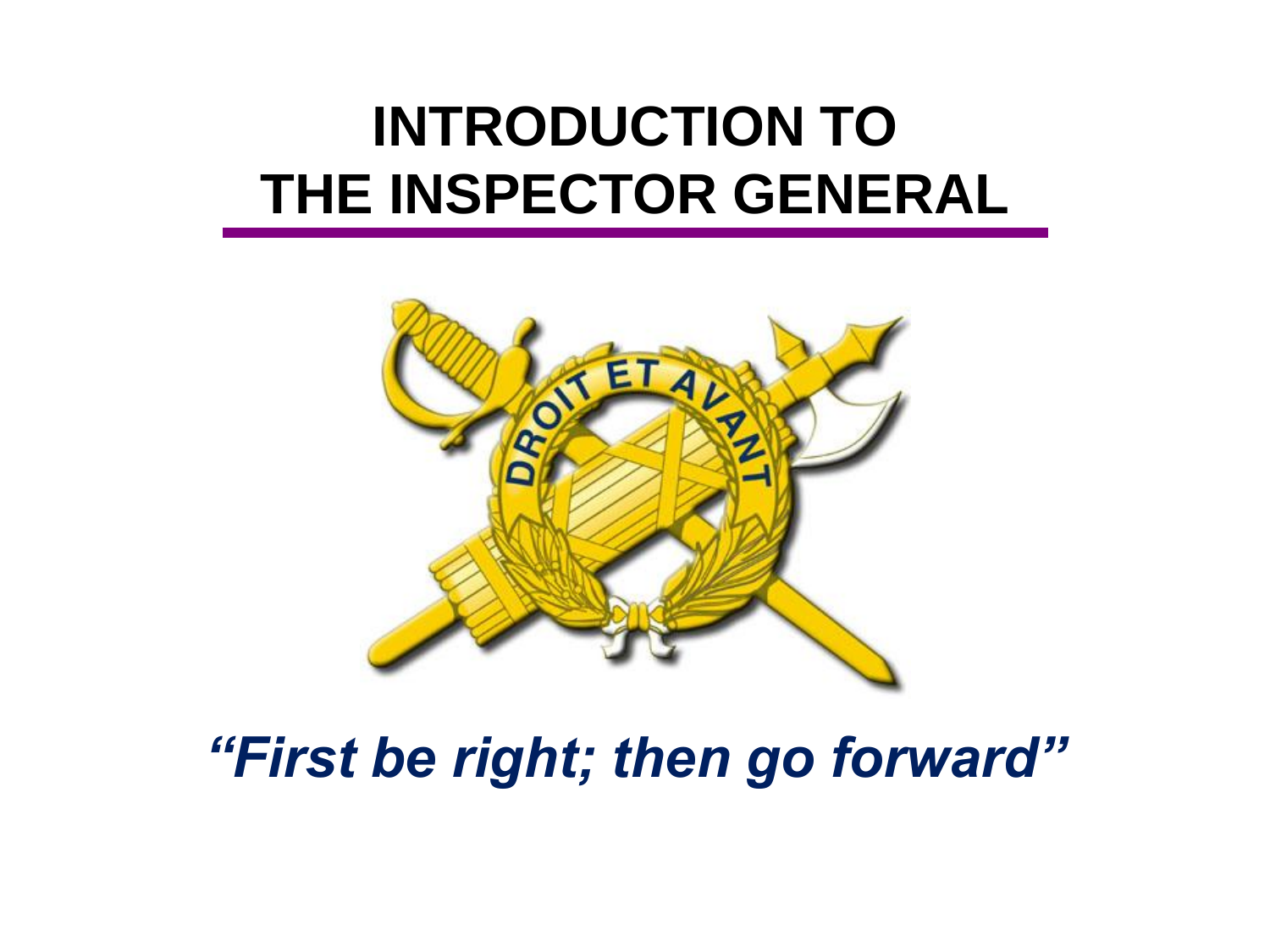

### **AGENDA**



- Roles of the IG
- IG Functions
	- $\triangleright$  Assistance
	- $\triangleright$  Investigations
	- $\triangleright$  Inspections
	- $\triangleright$  Teaching and Training
- Who and How the IG can Help
- Recommendations for leaders
- IG Contact Information

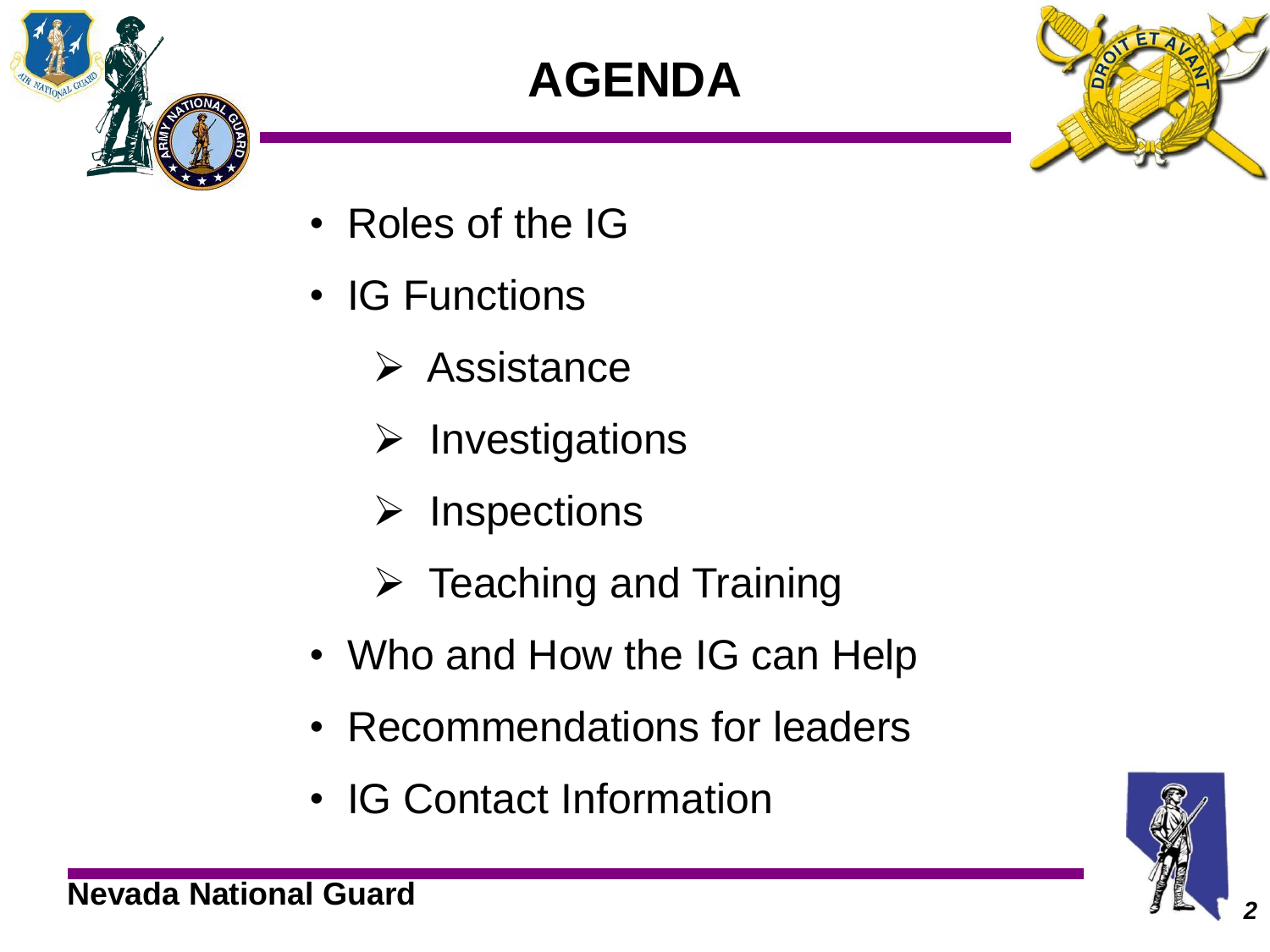

### **ROLES OF THE IG**



- **Serves as the extension of the commander**
	- $\triangleright$  Extends the commander's eyes and ears
	- $\triangleright$  Extends the commander's voice
	- $\triangleright$  Extends the conscience of the commander
- **Informs the commander of IG observations, findings, and impressions on all aspects of the command**

*IG's maintain a clear distinction between being an extension of the commander and their sworn duty to serve as fair and impartial, objective fact-finders and problem solvers.*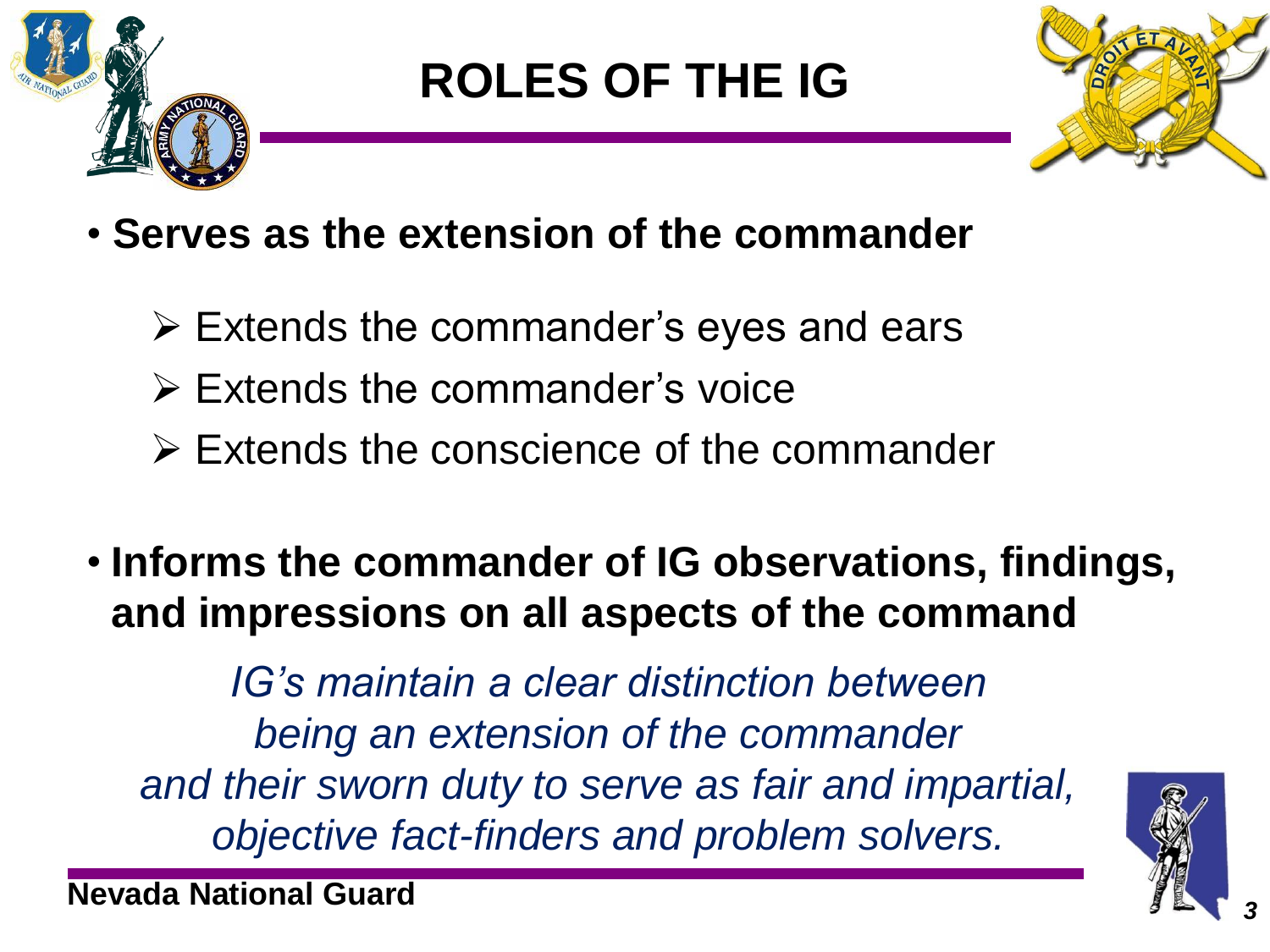

### **IG FUNCTIONS**



#### • **Assistance**

Correct Injustices / Resolve Problems

#### • **Investigations**

For More Serious Allegations

#### • **Inspections**

▶ Promote Good Performance / Reinforce Best practices

### • **Teaching and Training**

 $\triangleright$  Promulgate knowledge of the Army and Air Force's systems, policies, and procedures.

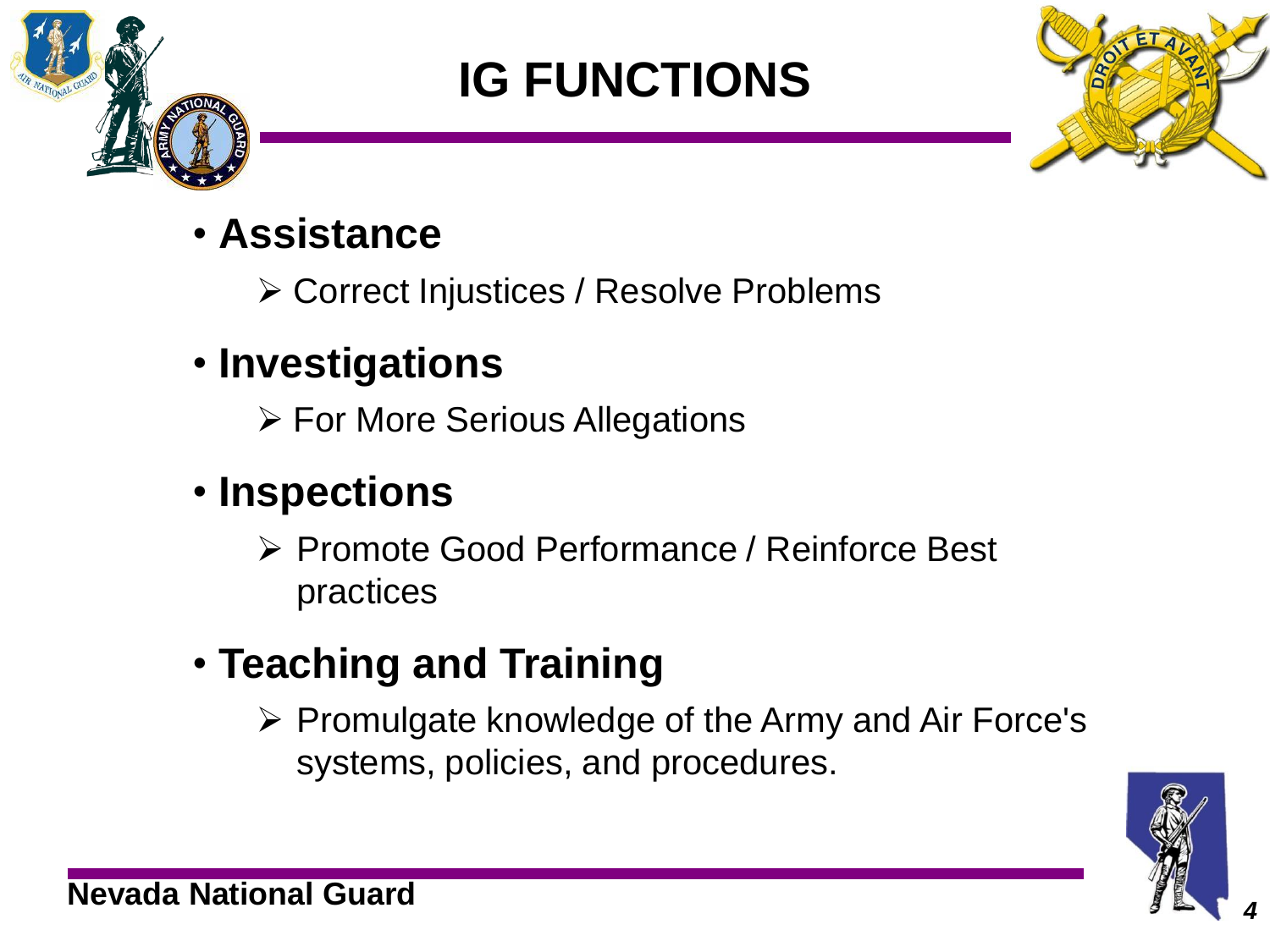

### **ASSISTANCE FUNCTION**



#### • **The purpose of the assistance function is to:**

- $\triangleright$  Receive, inquire into, and respond to:
	- **EX Complaints, Issues or Allegations**
	- Requests for Information
	- Requests for Help
- **Enhance combat readiness and war fighting capability by maintaining the service member's morale and focus**
- **Provide alternative to the chain of command**
	- $\triangleright$  When chain of command is unable to solve the problem

*The assistance function is the first step in helping Commander's correct injustices, and eliminate conditions detrimental to the efficiency or reputation of the military.* 

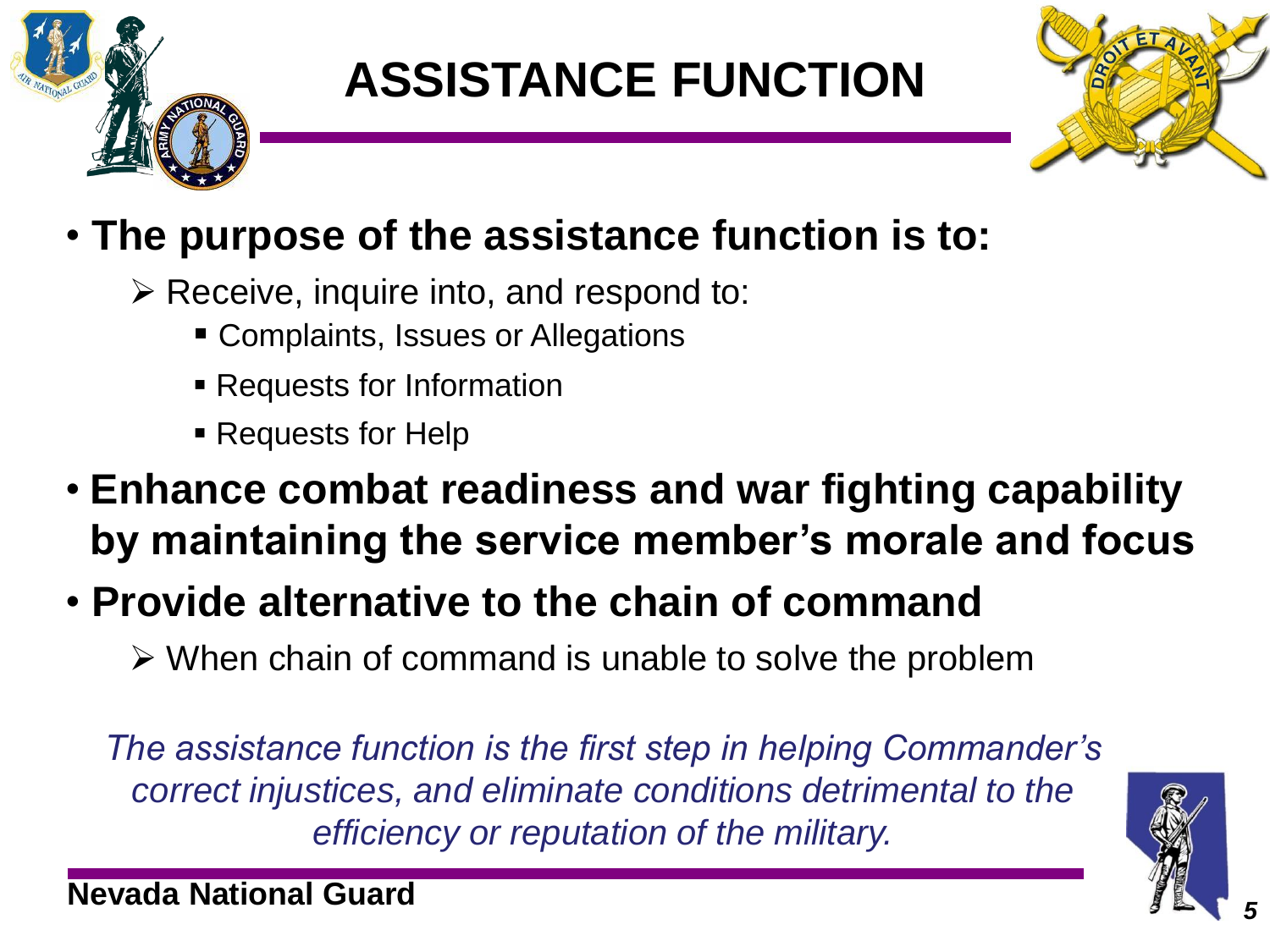

### **ASSISTANCE FUNCTION**



REQUEST For use of this form, see AR 20-1; the proponent agency is the Office of The Inspector Gener

REQUIRED BY THE PRIVACY ACT OF 1974 AUTHORITY: ROUTINE LISES: OF THE SOCIAL SECURITY NUMBER

#### •**Army cases, Initiate with:**

 $\triangleright$  Inspector General Action Request (IGAR) DA Form 1559

#### •**IGAR Used to:**

- $\triangleright$  Identify Trends
- **≻ Systemic Issues**

| LAST NAME - FIRST NAME - MIDDLE INITIAL                                                                                                                                                                                                                                                                                                                                                                                                                                                                                                                                                                                                                                                                                                                                   | <b>GRADE / RANK</b> | SSN                            | COMPONENT / STATUS                                      |
|---------------------------------------------------------------------------------------------------------------------------------------------------------------------------------------------------------------------------------------------------------------------------------------------------------------------------------------------------------------------------------------------------------------------------------------------------------------------------------------------------------------------------------------------------------------------------------------------------------------------------------------------------------------------------------------------------------------------------------------------------------------------------|---------------------|--------------------------------|---------------------------------------------------------|
| UNIT AND COMPLETE MILITARY ADDRESS.                                                                                                                                                                                                                                                                                                                                                                                                                                                                                                                                                                                                                                                                                                                                       |                     |                                | (Duty, home, and / or call) PREFERRED CONTACT TELEPHONE |
| (An address where you feel comfortable receiving mail from the IG)<br>PREFERRED MAILING ADDRESS (traitferent from military address, including Zip Code)                                                                                                                                                                                                                                                                                                                                                                                                                                                                                                                                                                                                                   |                     | (Optional) AKO: E-MAIL ADDRESS |                                                         |
| SPECIFIC ACTION REQUESTED (Mhat do you want the IG to do for you?)                                                                                                                                                                                                                                                                                                                                                                                                                                                                                                                                                                                                                                                                                                        |                     |                                |                                                         |
| INFORMATION PERTAINING TO THIS REQUEST (Background: Use additional sheets if necessary, list enclosures if applicable.)<br>1. What is your component (AD, USAR, NG, GG, CIV, other)?                                                                                                                                                                                                                                                                                                                                                                                                                                                                                                                                                                                      |                     |                                |                                                         |
| 2. If USAR, what is your status (mobilized, AGR, TPU, IMA, other)?<br>3. List the name, duty position and phone number for each individual you have addressed the issue(s) with (Chain of Command,<br>supervisor(s), MER, CPAC/CPOC, Patient representative, IG, Member of Congress, other) and what did they do for you?<br>4. Who else has information relevant to you issue(s) (witnesses names and phone numbers)?<br>5. Does your complaint involve classified information (circle choice)? If YES or MAYBE . stop!<br>6. Do you give permission for the IG to use your name on your behalf (circle choice and initial)?<br>7. Please read the statement below first, the describe the issue(s) for which you want IG assistance (use additional pages as needed and |                     |                                |                                                         |
| provide all documents and evidence)                                                                                                                                                                                                                                                                                                                                                                                                                                                                                                                                                                                                                                                                                                                                       |                     |                                |                                                         |
|                                                                                                                                                                                                                                                                                                                                                                                                                                                                                                                                                                                                                                                                                                                                                                           |                     |                                |                                                         |



**SIGNATURE** 

DATE (YYYYMMDD)

REPLACES EDITION OF APR 2001, WHICH IS OBSOLETE



#### **Nevada National Guard** *<sup>6</sup>*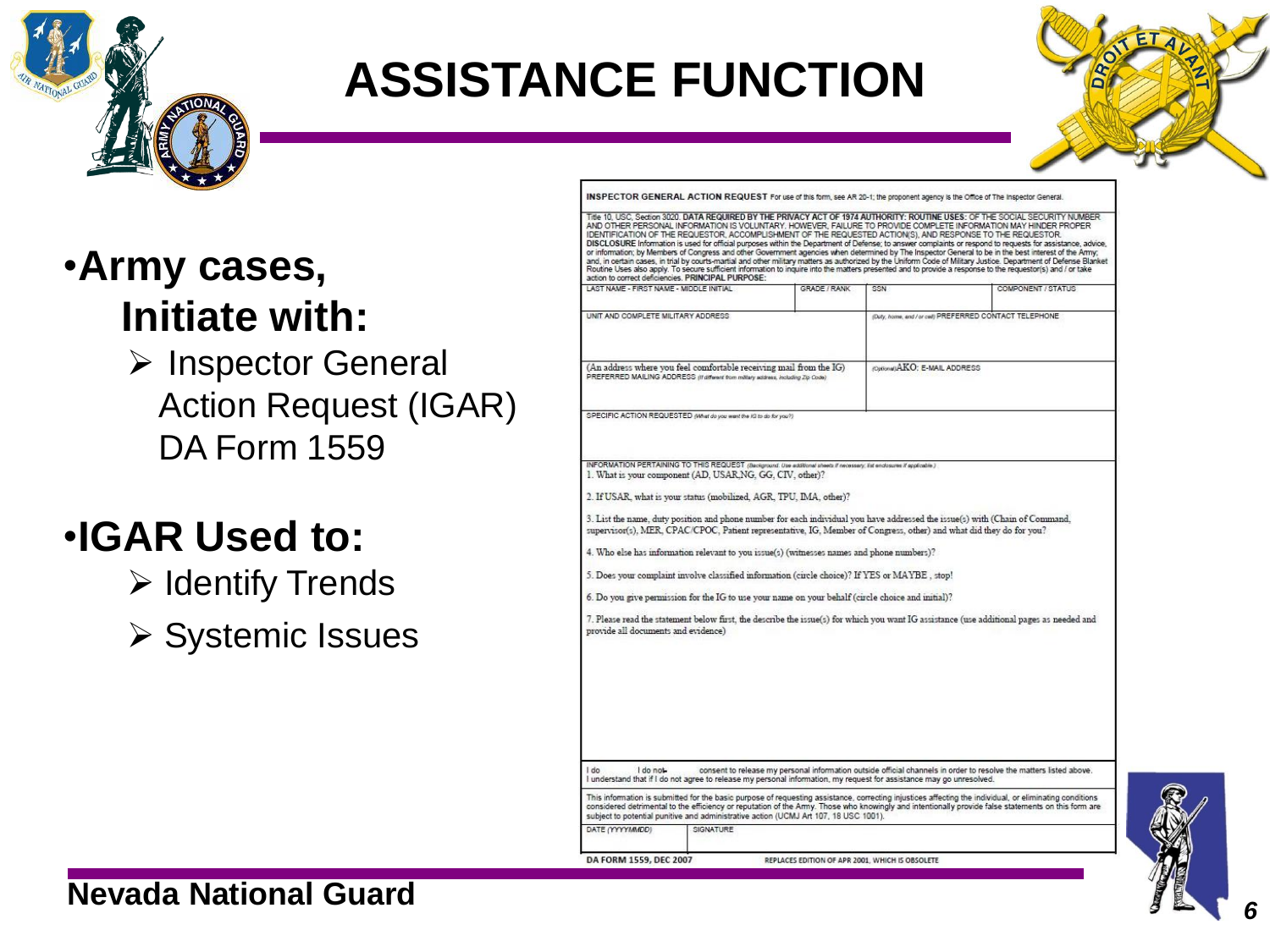

### **ASSISTANCE FUNCTION**



 $\triangleright$  Inspector General Personal and Fraud, Waste & Abuse Complaint Registration AF IMT 102





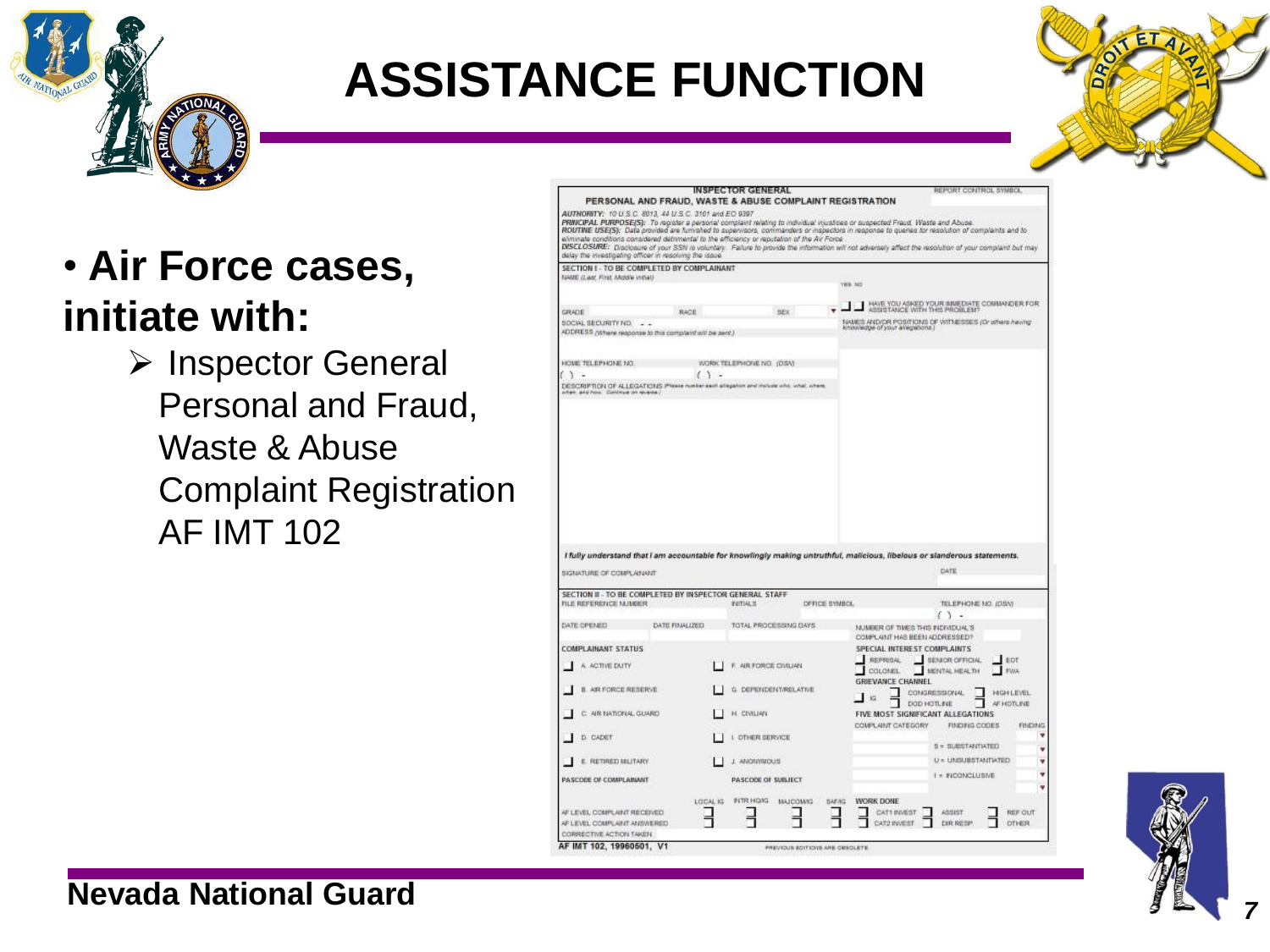

## **INVESTIGATION FUNCTION**



#### • **The purpose of the investigation function is to:**

- $\triangleright$  Resolve allegations of impropriety made against individuals
- Determine: Who did what to whom, in violation of what regulation
- $\triangleright$  Provide due-process rights and protections while conducting a fair and impartial investigation
- $\triangleright$  Provide conclusions supported by a preponderance of evidence

*A complainant has the right to unrestricted access to the IG, confidentiality, and a protected communication.* 

**NOTE:** IGs can only resolve a case on the basis of fact. Don't expect instant action on any request. Often times the answer may not always be to the individual's liking.

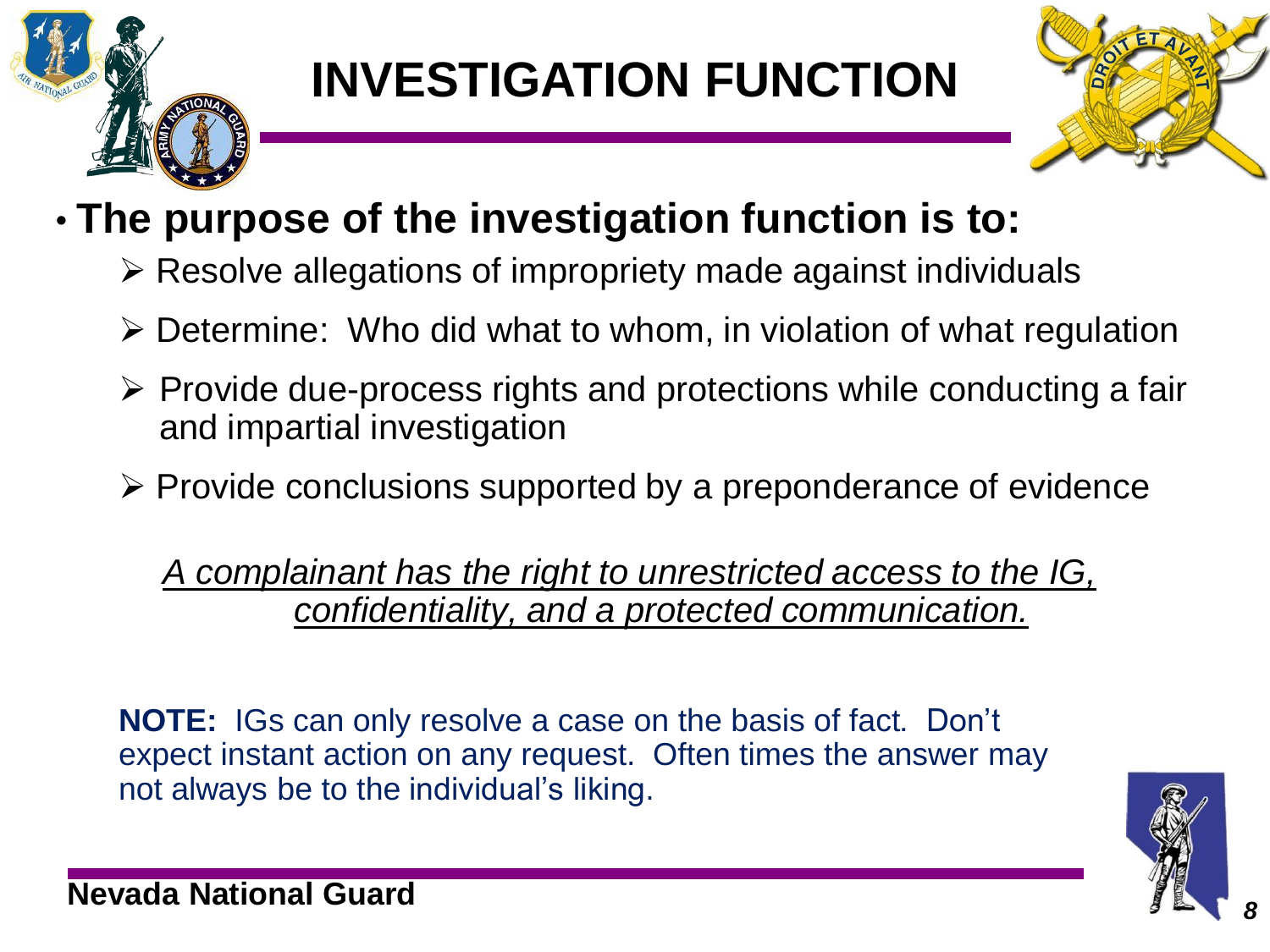## **INVESTIGATION FUNCTION**



#### • **Investigator's purpose:**

- $\triangleright$  Unwavering commitment to standards
- Focus on Army and Air Force Core Values
- $\triangleright$  Fairness and equity to all personnel
- Protect the best interests of the Service
- Army/Air Force First, Soldiers/Airmen Always!
- $\triangleright$  IG's work for the Commander
- $\triangleright$  Resolve allegations of impropriety

#### *IG's collect and evaluate evidence to substantiate or not substantiate allegations.*

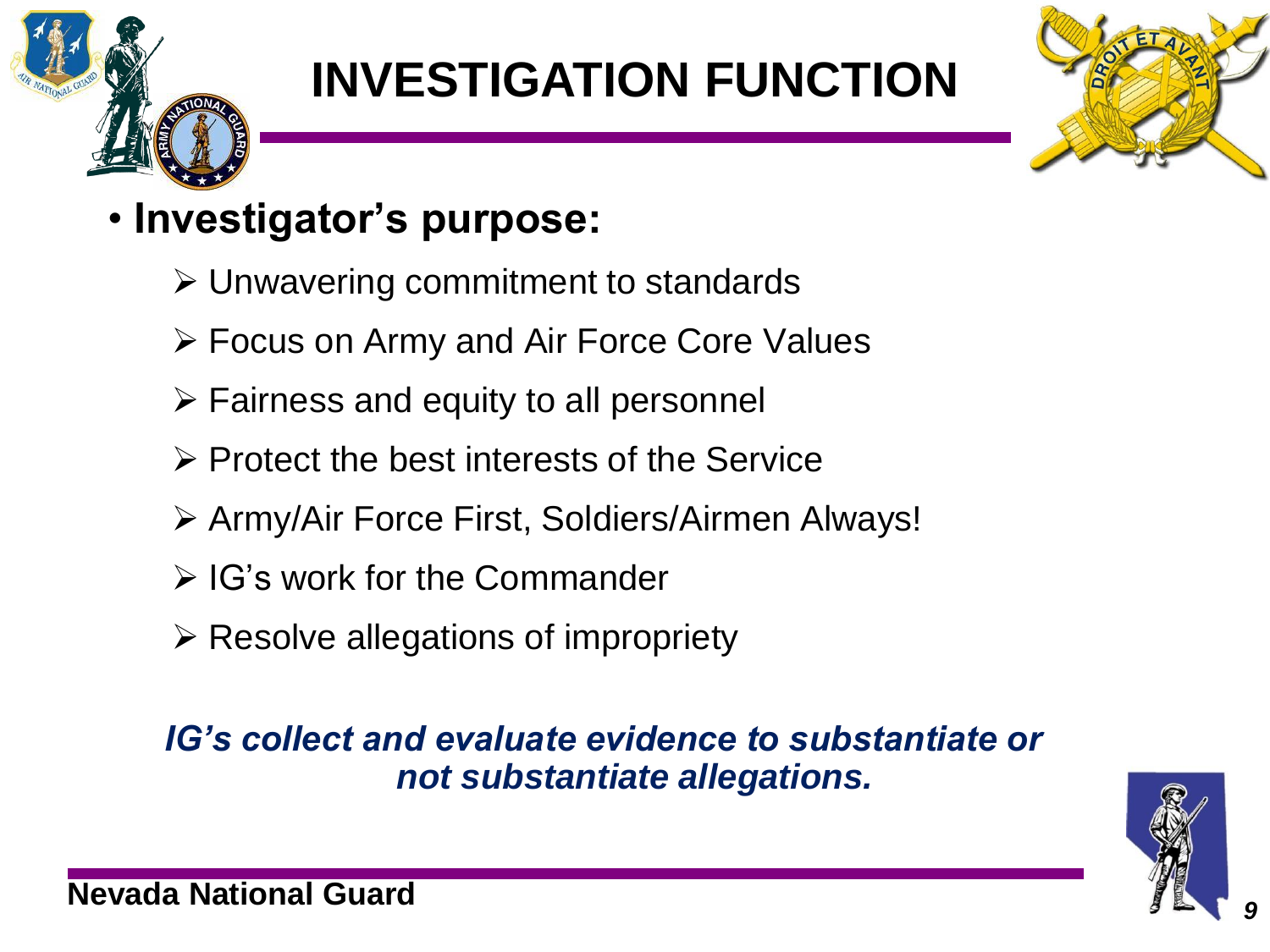



- **The purpose of the inspections function is to:**
	- $\triangleright$  Proactively resolve issues that affect unit readiness and warfighting capability
	- $\triangleright$  Promote and reinforce good performance and best practices
	- $\triangleright$  Emphasize leadership priorities

#### *If it's important – Inspect what you Expect!*

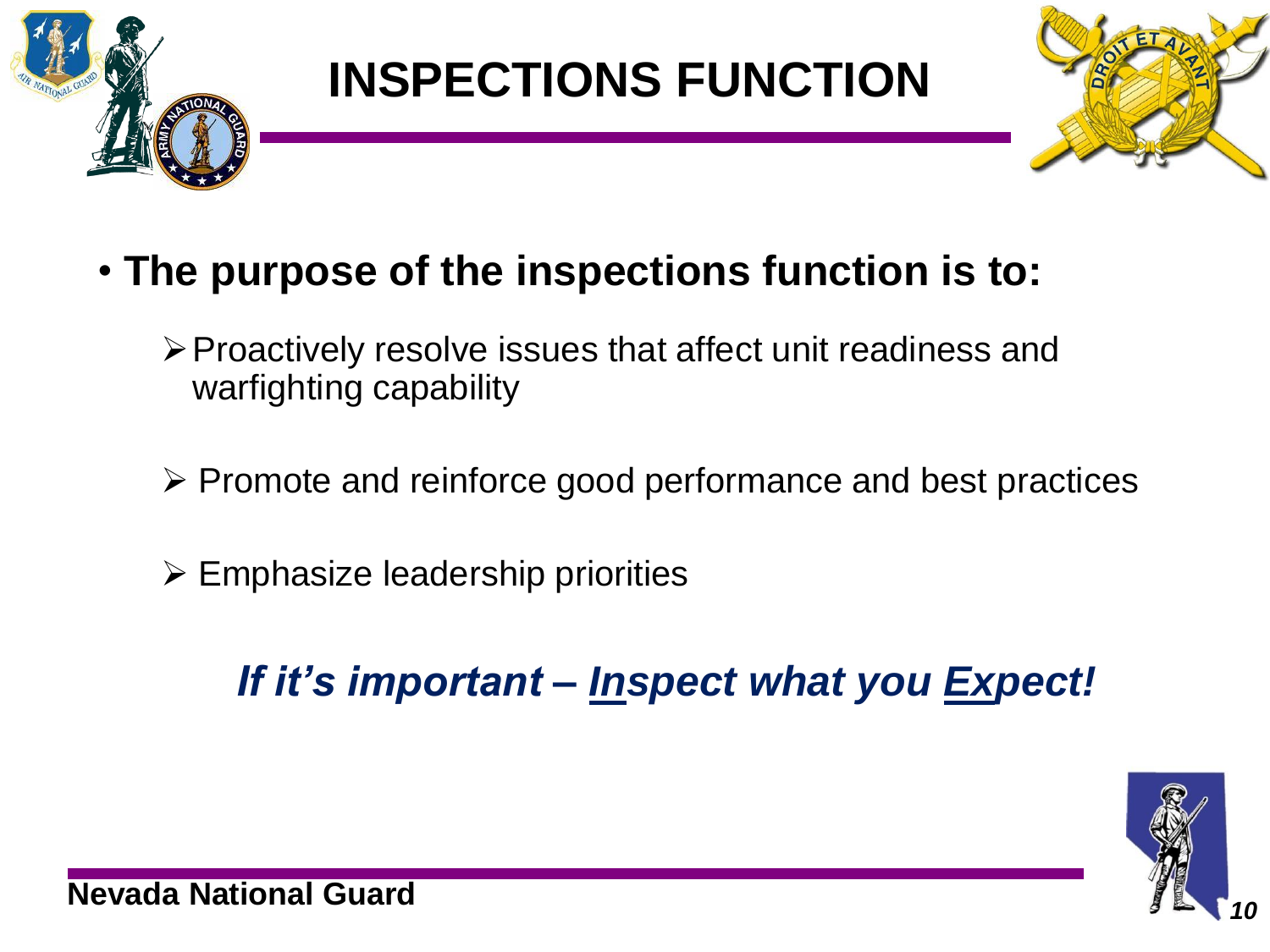



#### • **Process:**

- Measure performance against a standard
- $\triangleright$  Identify cause of any deviation
- $\triangleright$  Identify patterns of non-compliance, magnitude of deficiency, and root causes of problem areas

#### • **Inspections can also take the form of an assessment.**

- $\triangleright$  Not compliance orientated
- Used to identify units' procedures
- $\triangleright$  Provides recommendations on how to improve procedures

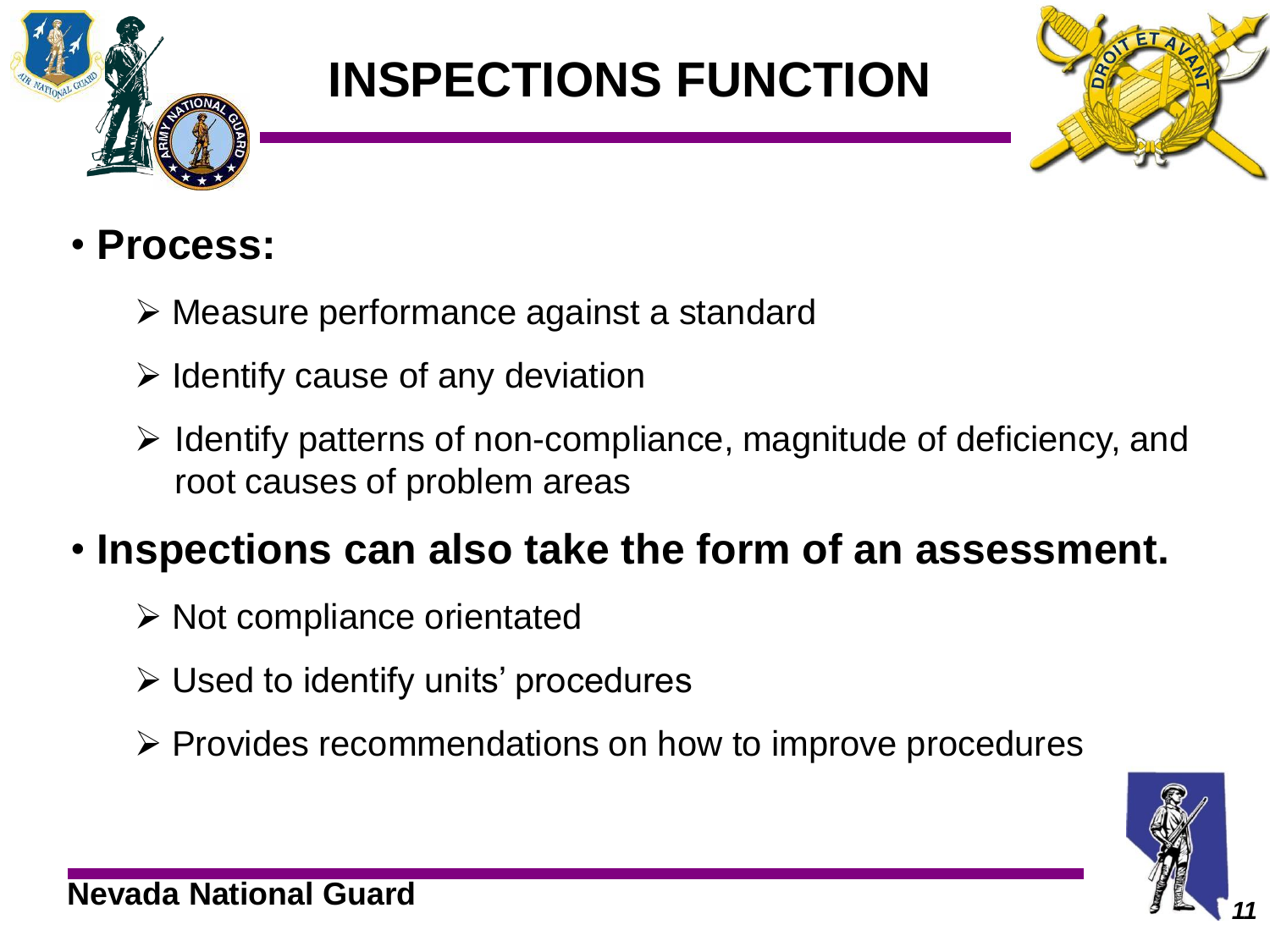



#### • **Categories of inspections**

- **≻ Command Inspection** 
	- **Initial Command Inspection (ICI)**
	- Subsequent Command Inspection (SCI)
- $\triangleright$  Staff Inspection
	- **Staff Assistance Visit (SAV)\***
- **≻IG Inspection**
- **Types of inspections** 
	- General
	- **≻ Special**
	- Follow-Up

*\* A SAV is not an inspection but it falls within the realm of Staff Inspections*

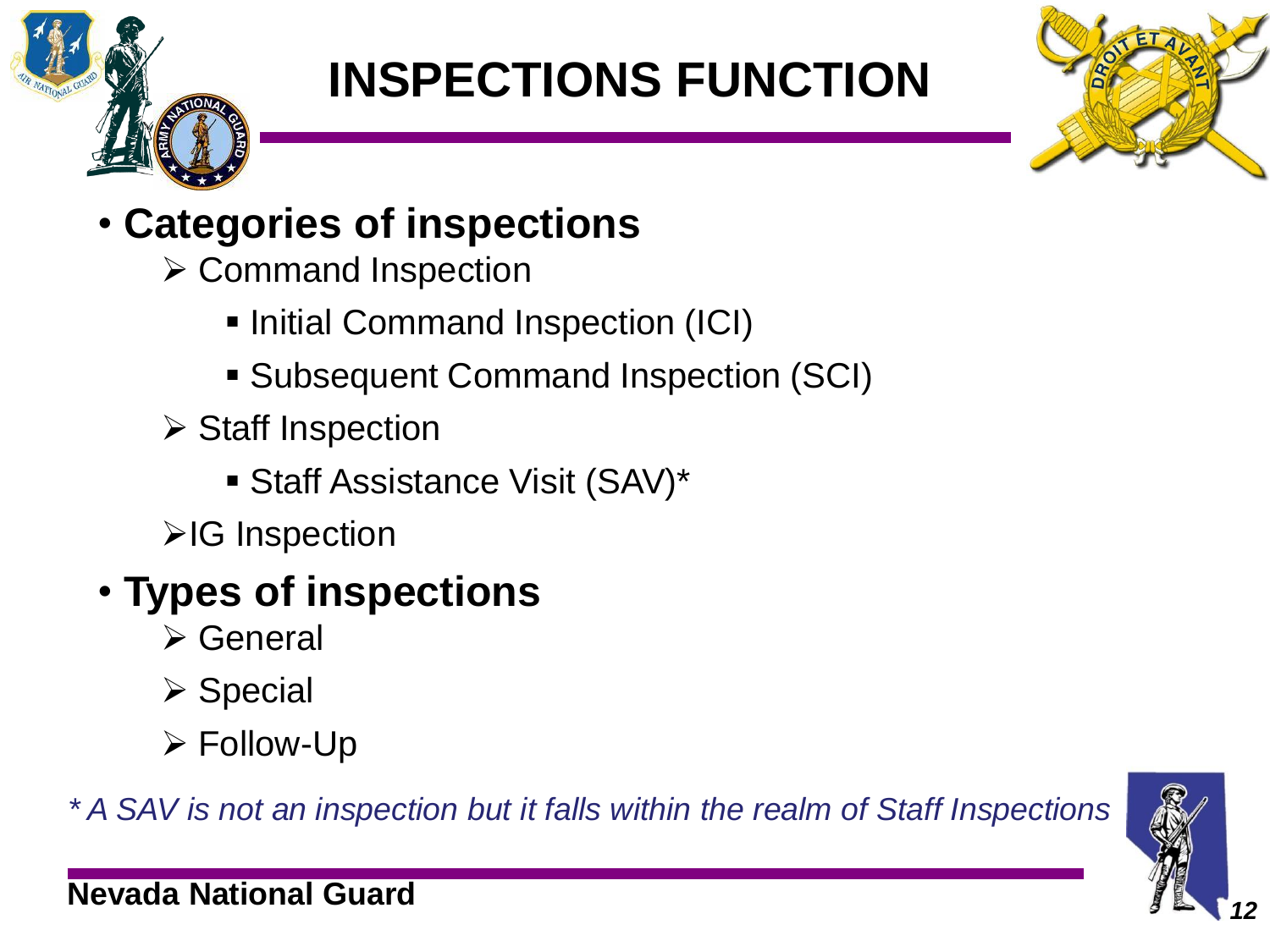



#### • **IG inspections facilitate:**

- $\triangleright$  Identification of systemic issues
- Teaching of systems, processes and procedures
- $\triangleright$  Responsibilities for corrective actions
- $\triangleright$  Spread of innovative ideas

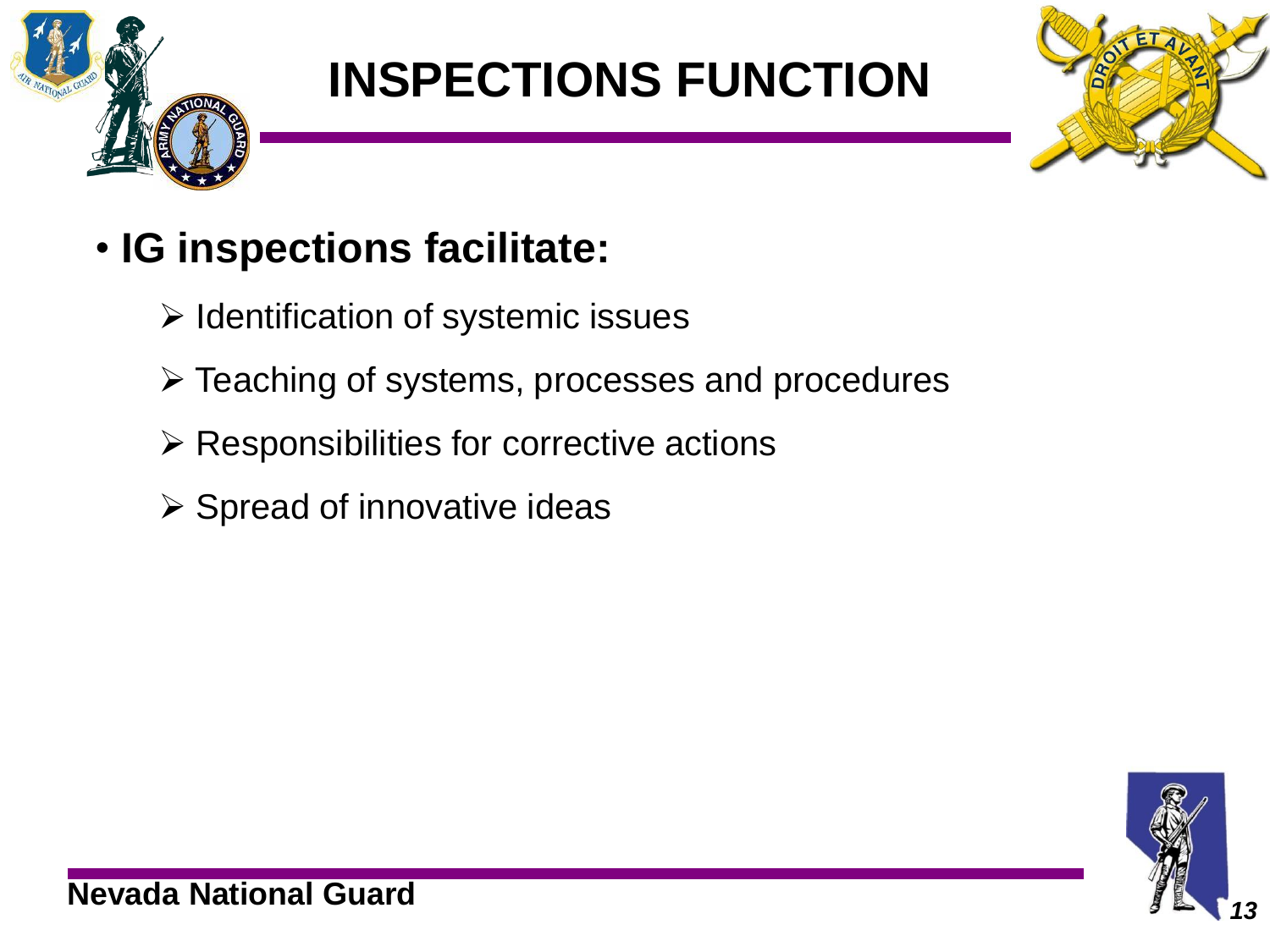

### **TEACHING AND TRAINING**



#### • **Embedded function within other IG functions:**

- $\triangleright$  Assistance Explaining standards to complainants when they don't understand policy in regards to their issues or teaching and training the chain of command on standards
- $\triangleright$  Inspections Instructive (No inspection is complete if the units or agencies inspected have not learned about goals and standards and how to achieve them)
- $\triangleright$  Investigations Explain standards, rights of witnesses and subjects/suspects

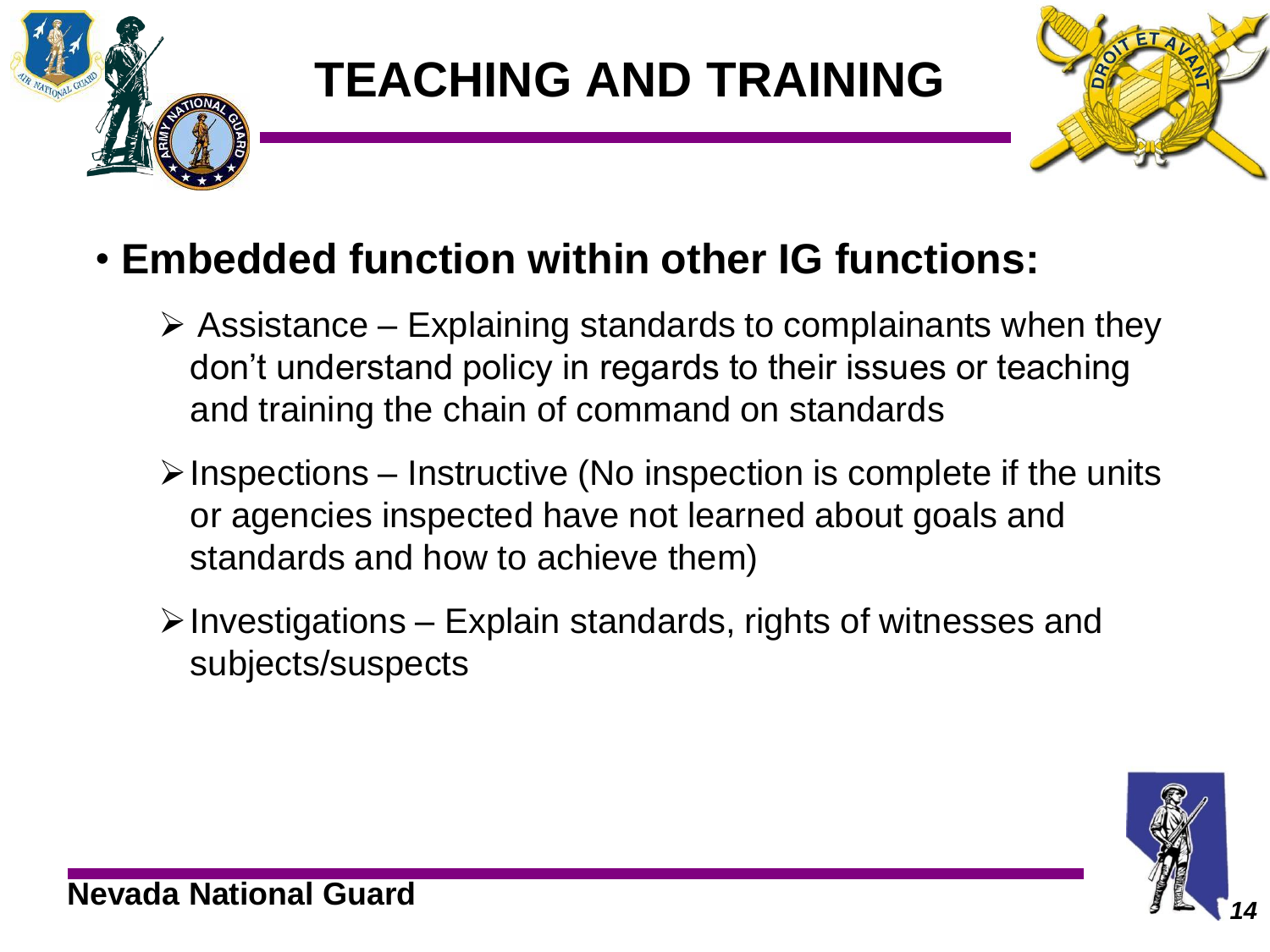

### **TEACHING AND TRAINING**



#### • **Independent function:**

- $\triangleright$  Direct teaching and training opportunities Local leadership courses, Officer and NCO professional development, inprocessing briefings
- Readiness Assistance Visits Teaching incoming personnel how to inspect their unit, teaching the unit about the organizational inspection program, assisting a unit in reestablishing systems

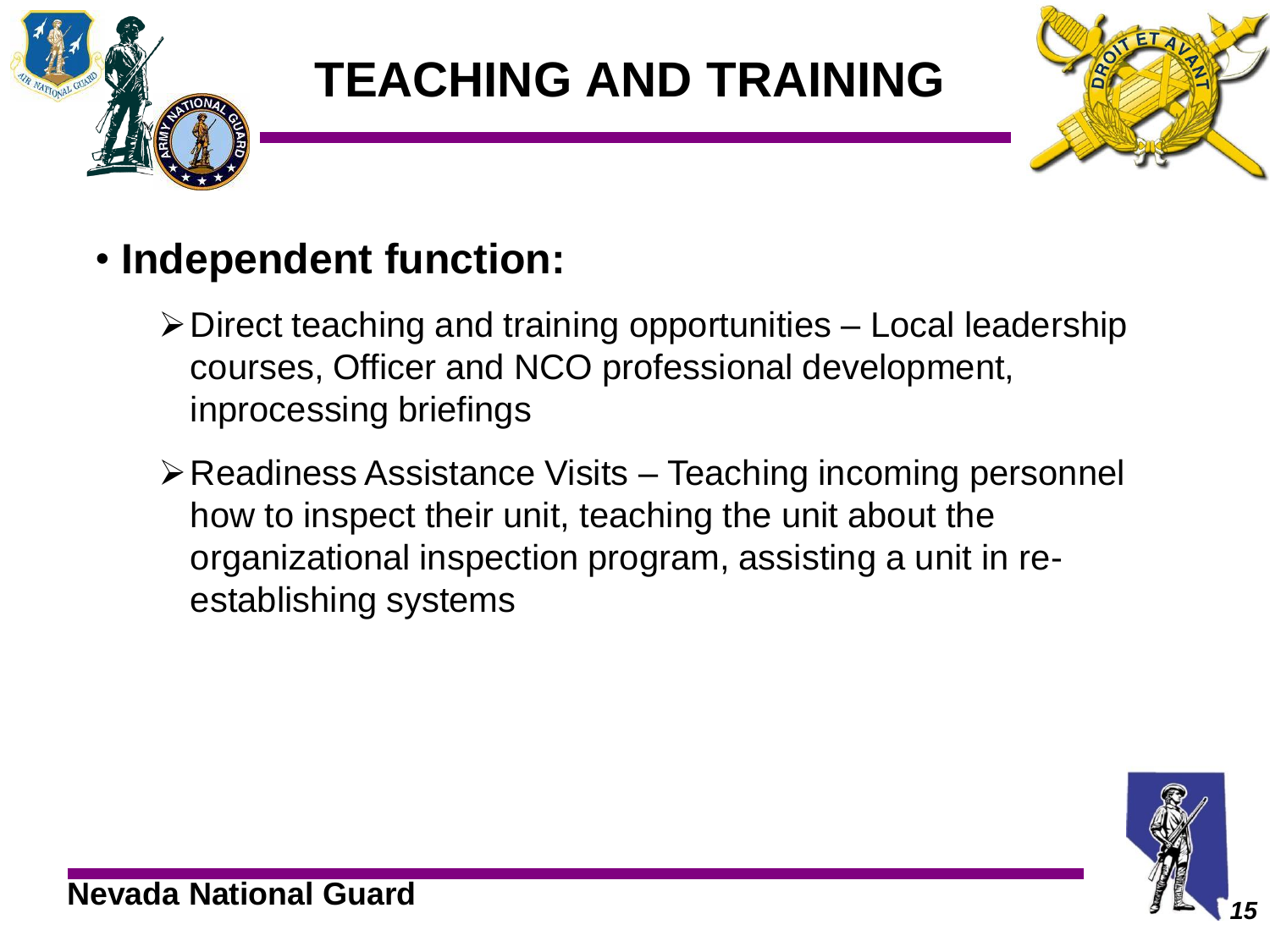

### **WHO THE IG CAN HELP**



- Army National Guard
- Air National Guard
- Active Duty Personnel
- Retired Personnel
- Civilians
- Family Members (Military related issues)

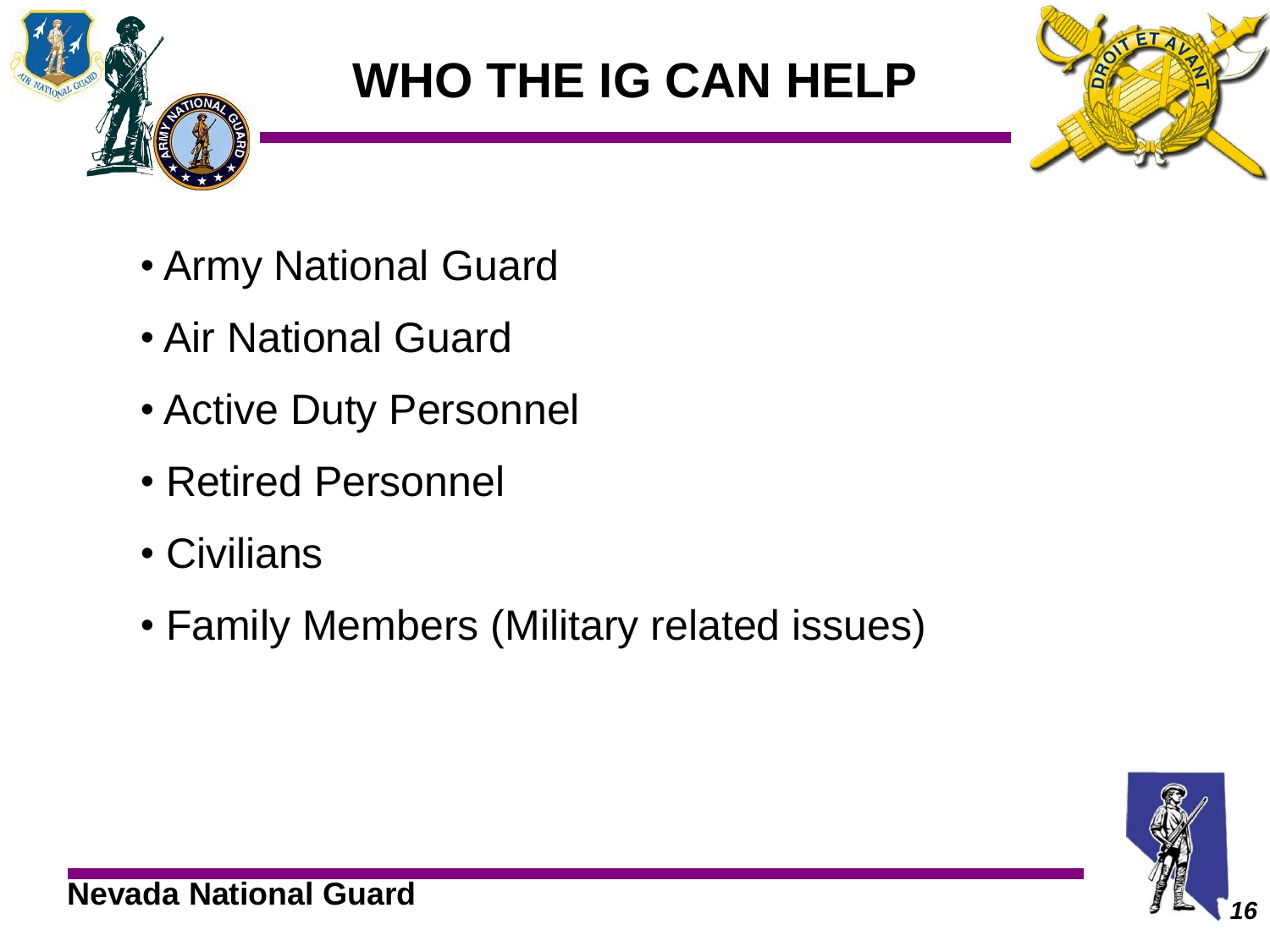

## **HOW YOU CAN GET HELP**



- Appointments
- Walk-Ins
- Telephonically
- Letter or E-mail
- Anonymous
	- **≻Phone calls**
	- **≻Letters**

*Anyone can contact the IG office; however… IG's are never off the record!*

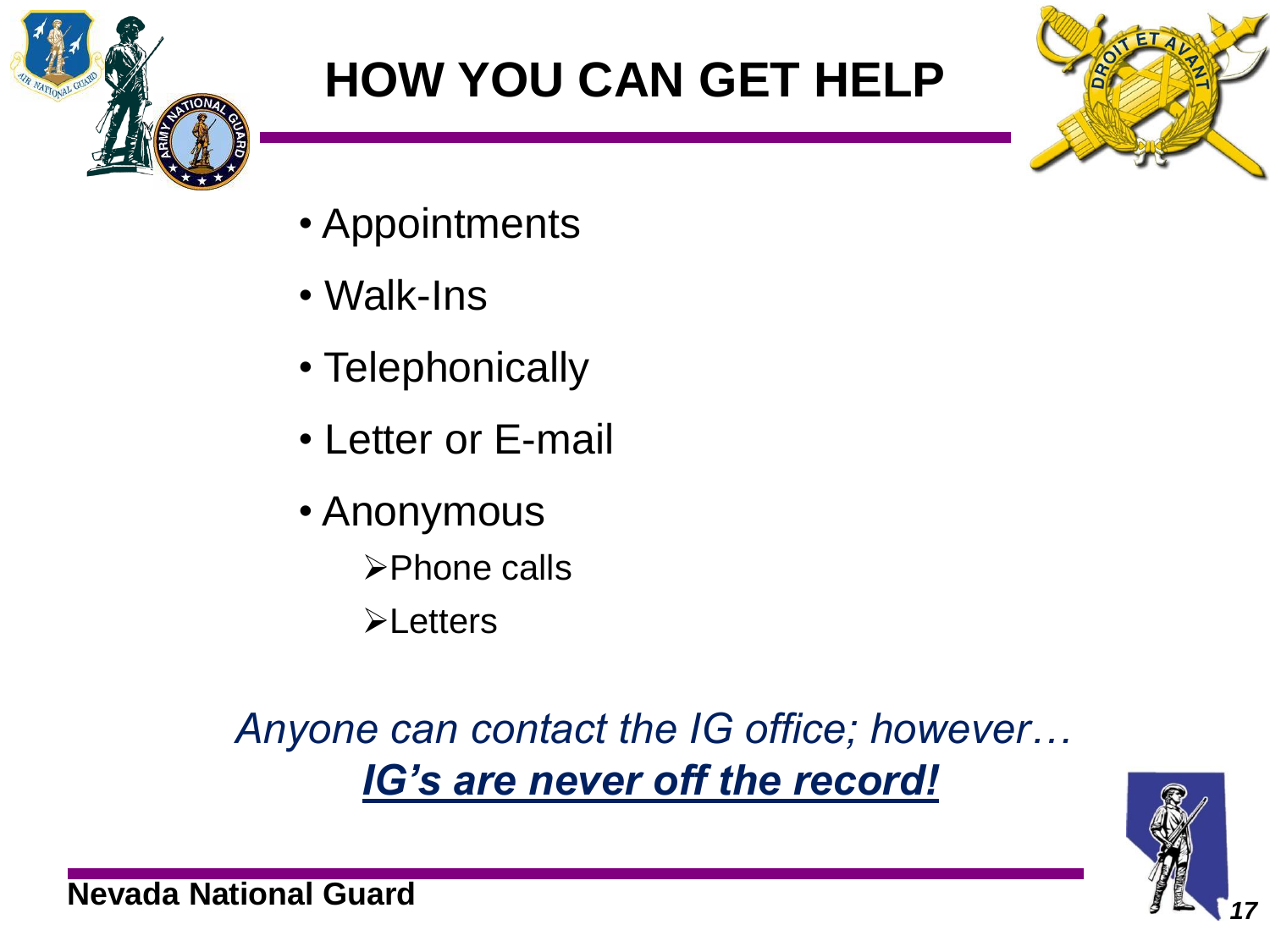

### **HOW YOU CAN HELP THE IG**



- Be sure you have a problem, not just a peeve
- Do your homework…make sure the problem isn't regulatory or policy
- If it's not, give your chain of command a chance to solve the problem
- If they can't, or won't, gather your thoughts (and supporting documentation, if you have it) and contact your nearest IG
- Be honest and factual
- Be prepared to tell the IG what you want them to do
- …and be patient

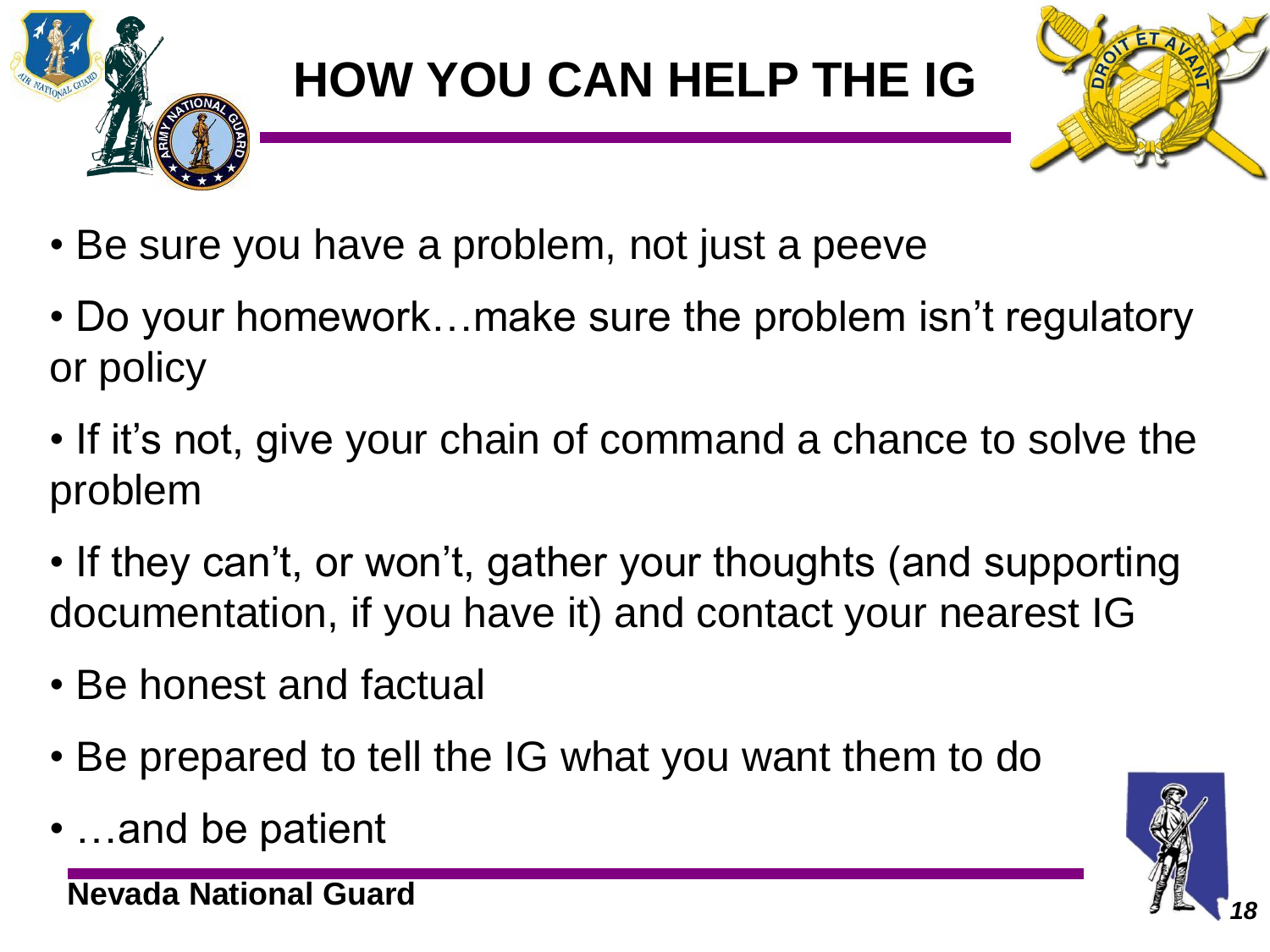

### **RECOMMENDATIONS FOR LEADERS AND SUPERVISORS**



- Work issues before they rise to IG
- Research the regulations before making decisions
	- IG Motto: *"Be right, then go forward!"*
- Use your resources
	- Call your Staff Judge Advocate
	- $\triangleright$  Call your IG
- Communicate then verify Soldiers/Airmen got the word
- Maintain accountability of administrative paperwork
- Follow up as necessary

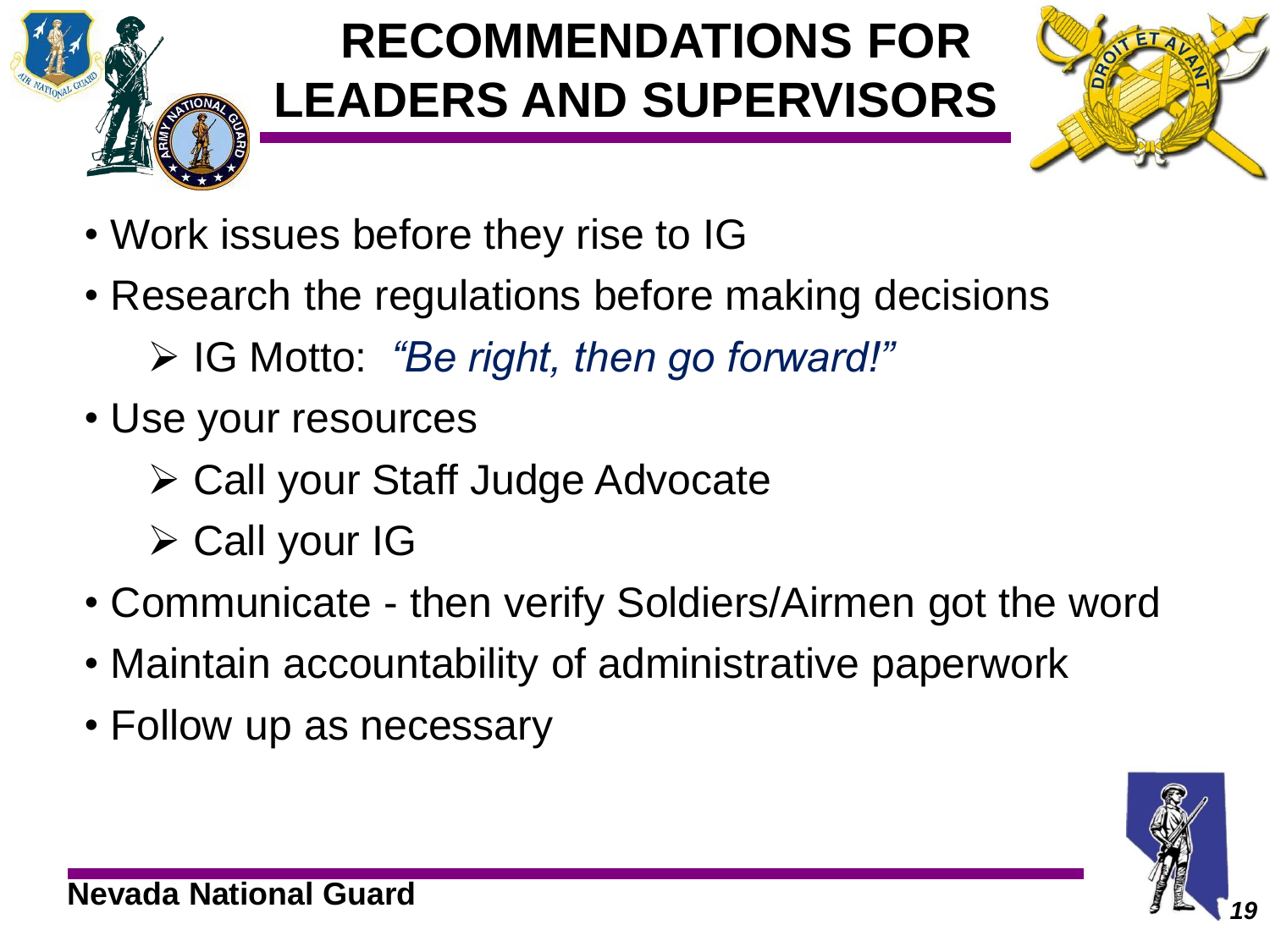

### **HOW TO CONTACT US**



State IG: LTC Steven Milliron (775) 884-8427 // [steven.milliron@us.army.mil](mailto:steven.milliron@us.army.mil)

Deputy State IG: LTC (Ret) Robert McNamara (775) 884-8425 // [robert.mcnamara1@us.army.mil](mailto:robert.mcnamara1@us.army.mil)

Assistant IG: CW4 Lynn Aboumrad (775) 886-7789 // [lynn.aboumrad@us.army.mil](mailto:lynn.aboumrad@us.army.mil)

NCOIC IG: MSgt Paul Hinen (775) 884-8426 // [paul.hinen@us.army.mil](mailto:paul.hinen@us.army.mil)

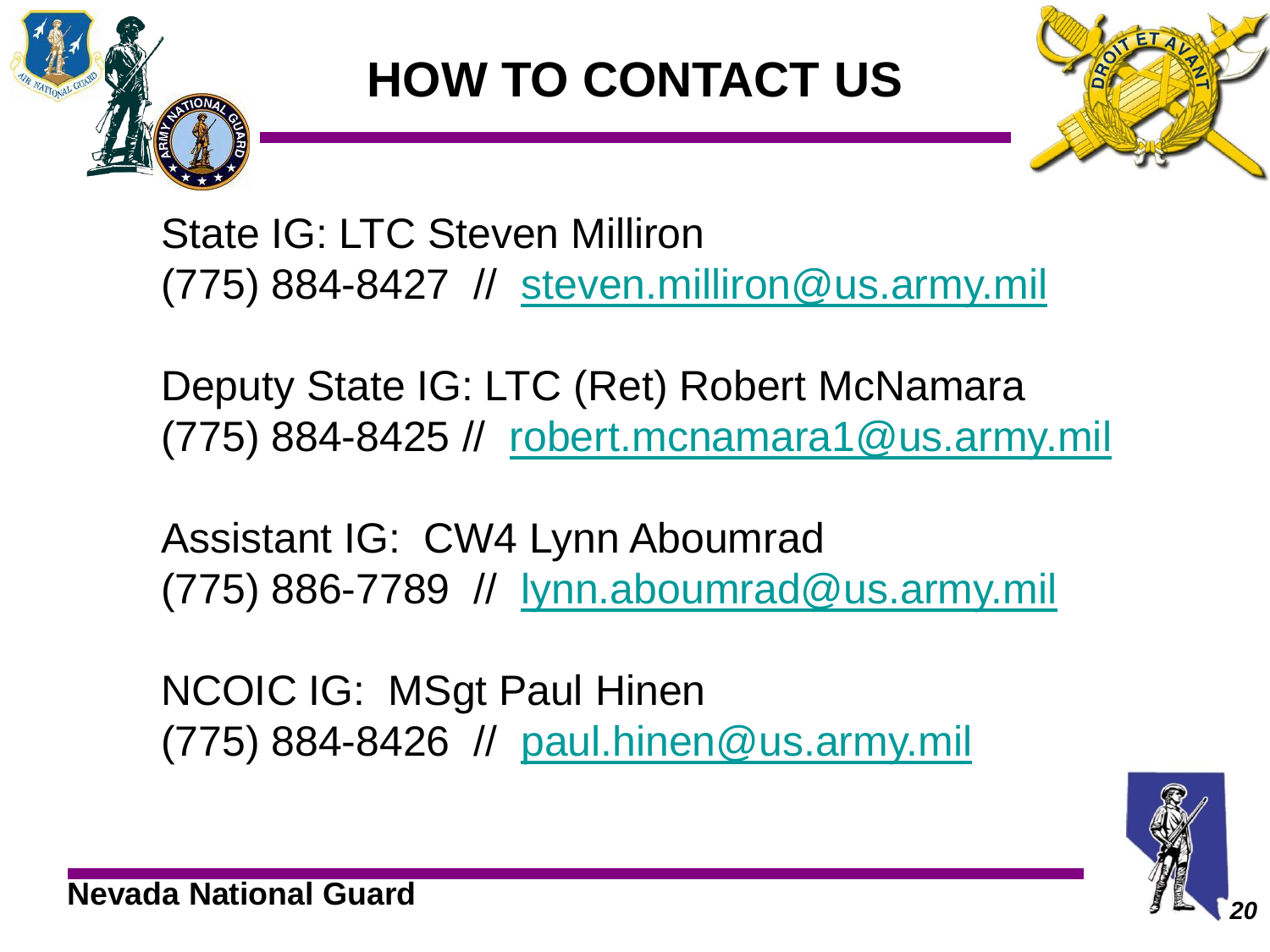

### **OTHER IG RESOURCES**



Nevada Military Department IG Website: <http://www.nv.ngb.army.mil/ig.cfm>

Dept. of the Army - IG Hotline (800) 752-9747

Secretary of the Air Force - IG: (703) 697-0342

DOD Hotline (800) 424-9098